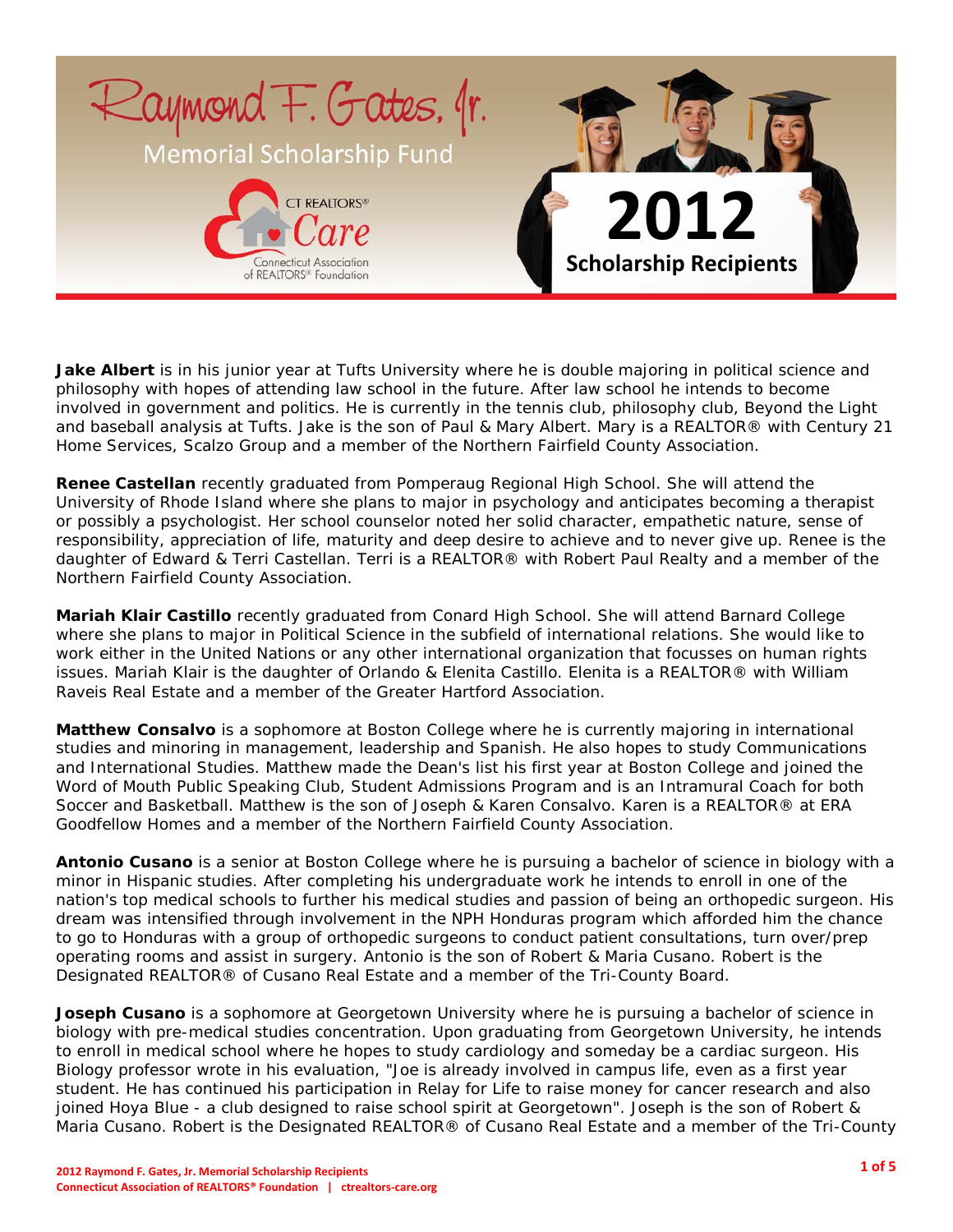Board.

**Alexanne English** recently graduated from Berkshire School. She will attend Arizona State University where she plans to major in graphic design. Alexanne played varsity ice hockey for five years, club hockey for fifteen years and was the captain of her varsity volleyball team for three years. Alexanne is the daughter of Thomas & Lisa English. Lisa is a REALTOR® with Prudential CT Realty and a member of the Bridgeport Board.

**John Filippo** recently graduated from Pomperaug High School. He will attend Providence College where he's planning to major in English with a focus on journalism. John started Boy Scouts as a tiger cub and worked his way up to being an eagle scout. He participated in cross country and indoor track plus three years varsity tennis finishing the last year as team captain. John is the son of Stephen & Gloria Filippo. Stephen is a REALTOR® with Real Living Real Estate and a member of the Greenwich Association.

**Katelin Fournier** recently graduated from Glastonbury High School. She will attend Eckerd College where she will study marine biology and environmental science. She hopes to work with an organization that teaches people all over the globe how to take care of their natural resources and help to better their lives and communities. Katelin is the daughter of Kathlene Fournier Urbanetti. Kathlene is a REALTOR® with Prudential Connecticut Realty and a member of the Greater Hartford Association.

**Maxwell Freccia** is a junior at Tufts University where he is majoring in economics with a minor in entrepreneurial leadership. His career goals reflect a strong interest in finance and economics and learning to speak Spanish. He currently plays baseball for Tufts and volunteers for Big Brothers of Massachusetts Bay. Maxwell is the son of Vincent & Missy Freccia. Missy is a REALTOR® at The Real Estate Information Center and a member of the Stamford Board.

**Erin Fritz** recently graduated from East Lyme High School. She will attend Stonehill College and is considering a health sciences or pre-med program during her undergraduate study and after that she plans to attend graduate school for chiropractic studies and eventually become a chiropractor. Erin is a member of the National Honor Society, French Honor Society and a club called No Excuse for Abuse which raises awareness for women who have been abused and raises money for a local women's shelter. Erin is the daughter of William and Jana Fritz. Jana is a REALTOR® with Randall REALTORS® and a member of the Eastern CT Association.

**Michael Grasso** recently graduated from St. Joseph High School. He will attend the University of Notre Dame and plans to study chemical engineering. Michael was captain of his varsity football team, played varsity baseball, was a four year student council representative, and president of the Student Ambassadors. He is an active member of St. Joseph's campus ministry, the SADD Empowered club, helps build homes with Habitat for Humanity, helps tutor students through the National Honor Society and donates many hours volunteering with Missionaries of Charity, Operation Hope and the Special Olympics. Michael is the son of Ralph & Mary Beth Grasso. Both Ralph and Mary Beth are REALTORS® with Keller Williams Realty and members of the Greater Fairfield Board.

**Cassidy Grinsell** recently graduated from Hall High School. She will attend Villanova University majoring in chemical engineering, and plans to work in the medical or nutritional field. She has always loved biology and chemistry, and hopes to improve human health through her work. Cassidy also has an affinity for softball and was the varsity captain for four years. Cassidy is the daughter of David and Carrie Grinsell. Carrie is a REALTOR® with Keller Williams Realty and a member of the Greater Hartford Association.

**Chase Johnson** recently graduated from North Haven High School. He will attend Colgate University where he plans to major in American history and/or environmental science and will most likely find a career involving research or possibly teaching. In his advisors recommendation he wrote, "In an age of the apathetic and the prodigal, Chase's discipline and focus distinguish him. In this way, he is a young man beyond his years, a throwback to classical virtues like loyalty, independence and desire. More practically, though, Chase is a young man with varied skill and experience." Chase is the son of Gregory Johnson & Georgia Newcomb. Georgia is a REALTOR® with Sunset Creek Realty and a member of the Midd-Shore Association.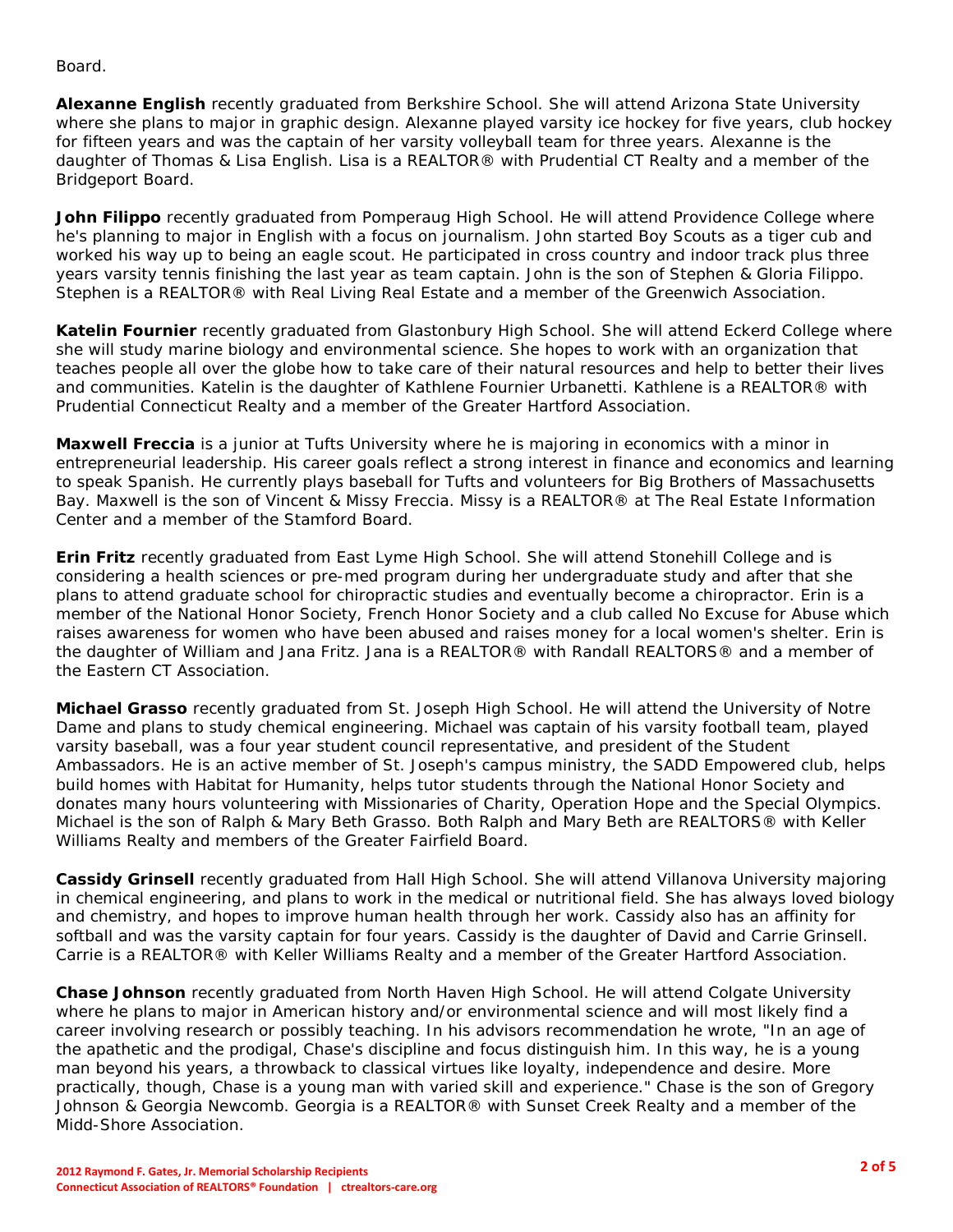**Emily Lewson** recently graduated from Ridgefield High School. She plans to attend the University of Connecticut where she will major in biology. Her interest is in family practice, an area that would allow her to be closer to the people in her community. She plans on taking challenging courses that will help her to prepare for Medical School, but also building on her language, literature and liberal arts interests which will help broaden her knowledge and allow her to more easily relate to her patients. Emily is the daughter of Richard & Anne Lewson. Anne is a REALTOR® with Keller Williams Realty-Ridgefield and a member of the Ridgefield Board.

**Bridget Lilley** recently graduated from Wethersfield High School. She will attend The Catholic University of America and plans to major in elementary and special education. She hopes to be accepted into the 5 year program at Catholic University so she can obtain her masters before starting to teach. Bridget is also a student dance teacher for children, director of The Breakfast Club at the Mercy Homeless Shelter, treasurer of The Young Democrats at Wethersfield High, runs on the varsity cross country team and volunteers for the Special Olympics in her town. Bridget is the daughter of Charles & Patricia Lilley. Charles is a REALTOR® with Weichert REALTORS® - the Zubretsky Group and a member of the Greater Hartford Association.

**Cara Marino** recently graduated from Sport and Medical Sciences Academy. She will attend Alvernia University and will major in occupational therapy with a focus on pediatrics and minor in art. As Cara explained in her essay "Discovering I had an interest in the medical field comes as no surprise after the life experiences I struggled through and the time I devoted to volunteering. Occupational therapy seemed a way to live my life helping others as I was helped throughout my own". Cara is the daughter of Sebastian & Carolyn Marino. Carolyn is a REALTOR® with Weichert Real Estate and a member of the Greater Hartford Association.

**Danielle Marshak** is a senior at Brown University where she is concentrating in applied mathematics economics and hopes to pursue a career in news media. She's worked with newspapers since high school and her interests have shifted over time to the business and technological challenges in journalism. She spent last summer at the Washington Post working as a data analyst with the WaPo Labs digital innovation team, where she helped develop the Social Reader Facebook application. Danielle is the daughter of Craig Marshak and Lynn Walkoff. Lynn is a REALTOR® with William Pitt-Sotheby's International Realty and a member of the Mid Fairfield County Association.

**Adrienne Menicheschi** recently graduated from Wilton High School. She plans to attend Miami University and major in clinical psychology and hopes to open her own practice someday. Adrienne volunteers for several charities including Bon Ami/PEERvention, a program to help new students transition as smooth and comfortable as possible. She also volunteers for PROMises which helps provide dresses for teens who would not otherwise be able to attend their proms. Adrienne is the daughter of Edward Menicheschi and Dianne deWitt. Dianne is a REALTOR® with Prudential CT Realty and a member of the Mid Fairfield County Association.

**Luke Murphy** is a senior at Dartmouth College with a history major and a minor in Middle Eastern studies. He is interested in pursuing a career with the State Department following graduation hopefully continuing his study of the Middle East and international politics. This summer he has a grant to study bipartisan conflict resolution in Israel/Palestine. Luke is the son of Thomas and Mary Beth Murphy. Both Thomas & Mary Beth are REALTORS® with Shimkus, Murphy & Lemkuil and are members of the Greater Hartford Association.

**Patricia Murphy** is a senior at Dartmouth College with a philosophy major and a minor in art history. She aspires to become a teacher in either a philosophy/religion course of study or in screenwriting. She enjoys creative writing and is looking into M.F.A. creative writing programs. She is the daughter of Thomas and Mary Beth Murphy. Both Thomas & Mary Beth are REALTORS® with Shimkus, Murphy & Lemkuil and are members of the Greater Hartford Association.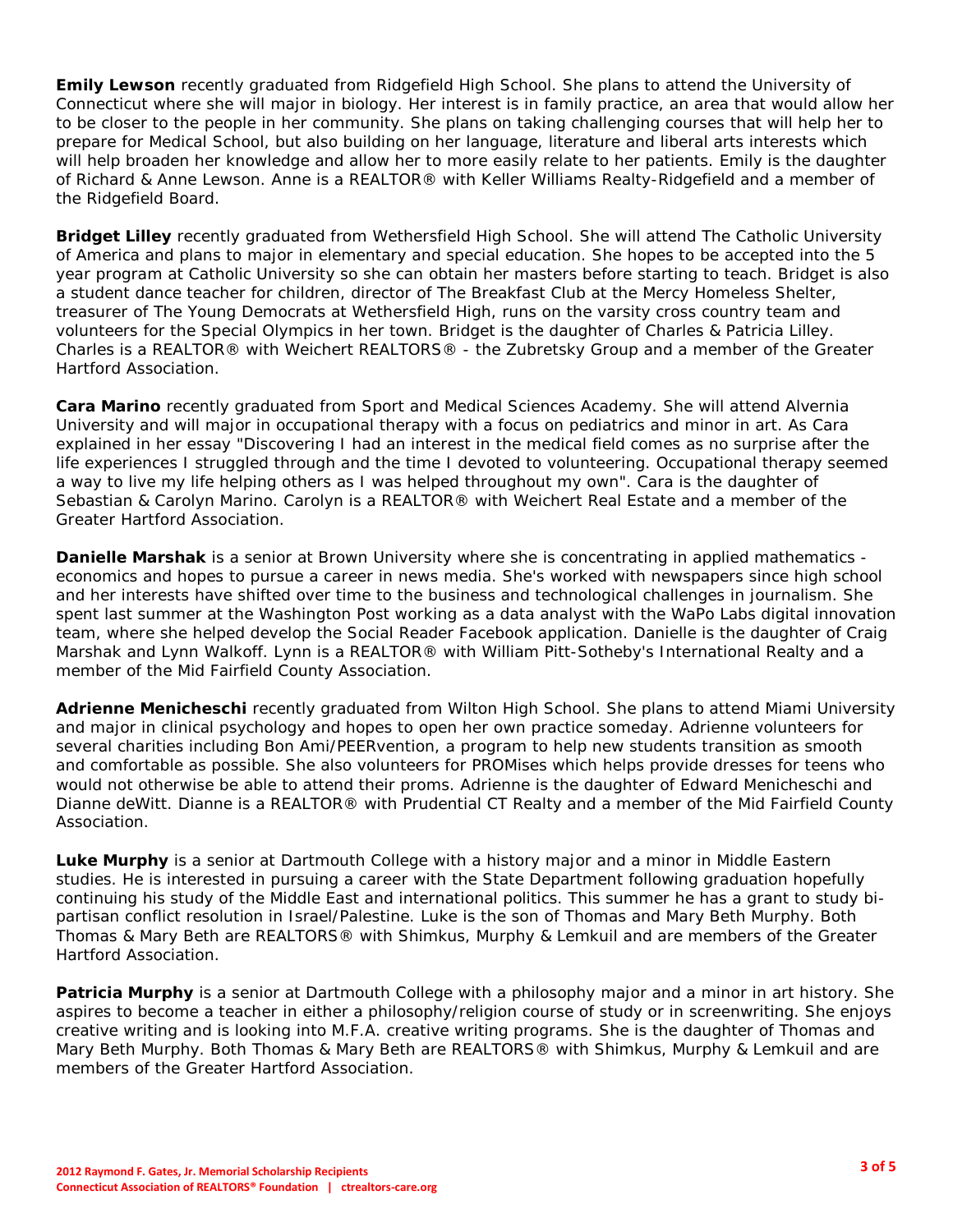**Margaret O'Rourke** recently graduated from New Canaan High School. She plans to attend Princeton University and major in molecular biology and hopes to find a way to study all of the many subjects she enjoys from the hard sciences and math to the trends and events of history rather than completely narrow her scope of learning. She has yet to discover whether she will become a scientific researcher, medical practitioner, or a healthcare policy developer. She wants her scientific interests to continue throughout her life and help her impact others positively. Margaret is the daughter of John & Lisa O'Rourke. Lisa is a REALTOR® with William Pitt Sotheby's International Realty and a member of the New Canaan Board.

**Lindsay Poulos** is a recent graduate of Bacon Academy. She plans to attend Eastern CT State University and major in criminology and political science with hopes of becoming a lawyer and eventually a judge. She was a varsity cheerleader for four years and the captain her junior and senior years. After graduating from college she plans to join the Peace Corps. Lindsay is the daughter of Christopher & Marie Poulos. Christopher is a REALTOR® with Trinity Realty and a member of the Eastern CT Association.

**Amanda Presutti** recently graduated from Coginchaug Regional High School. She plans to attend George Washington University where she will major in international affairs with an undecided concentration. She hopes to be a professor after attending graduate school or work in an embassy or governmental organization where she can apply her eleven years of experience studying foreign language. Amanda is the daughter of Christopher & Maribeth Presutti. Christopher is a REALTOR® with MLS Direct and a member of the Greater Hartford Association.

**Madeline Rahmy** is a senior at the University of Connecticut pursuing a major in human development and family studies with a minor in Spanish. She is interested in family court social work or family law, helping underserved populations. Madeline is currently a Peer Coach for the UConn Connects Program for students who need help on time management, stress management and study skills, along with motivation and goal setting. Madeline is the daughter of Barry & Tara Rahmy. Tara is a REALTOR® with Coldwell Banker and a member of the Greater Hartford Association.

**Stefan Rehr** recently graduated from Weston High School. He is planning to attend Emerson College where he plans to study marketing and communications with an emphasis on the business side of the music and entertainment industries. His goal is to develop artistic, talented and professional musicians and actors. Stefan is the son of Lawrence & Deborah Rehr. Deborah is a REALTOR® with Camelot Real Estate and a member of the Mid Fairfield County Association.

**William Seggos** recently graduated from Wilton High School. He plans to attend Miami University where he will major in Economics. William has skied as an alpine racer since the seventh grade and has also participated on school golf, lacrosse and tennis teams. His counselor wrote in his letter of recommendation, "Sports have provided him with learning beyond the actual playing including insight into his own personality and strengths." William is the son of E.P. Seggos, who is the Designated REALTOR® with Excel Realty and Donna Karnes, a REALTOR® with William Pitt Sotheby's. Both E.P. & Donna are members of the Mid Fairfield County Association.

**Avery Silverstein** is a senior at Brown College pursuing a business economics degree with a concentration in COE (commerce, organizations and entrepreneurship). The concentration focuses on the formation, growth and organization of firms, while placing an emphasis on financial markets. She has taken a partial interest in the real estate business and has an internship at a real estate investment bank in New York City this summer. Avery is the daughter of Steven & Nancy Silverstein. Nancy is a REALTOR® with Coldwell Banker and a member of the Greater New Haven Association.

**Christopher Vallerie** recently graduated from Norwalk High School. He is planning to attend the University of Massachusetts where he will double major in finance and economics graduating with a Bachelor of Science in Business Administration. He would like to pursue a career in the Investment/Financial Analyst field. His counselor writes, "As a father of three young boys, I can only hope that my boys model the same personal qualities that Chris embodies. He has been a key contributor with our Peer-Tutoring program and is one of the kindest and most sincere young men that I have encountered." Christopher is the son of Mark & Melinda Vallerie. Melinda is the Designated REALTOR® of Option REALTORS® and a member of the Newtown Board.